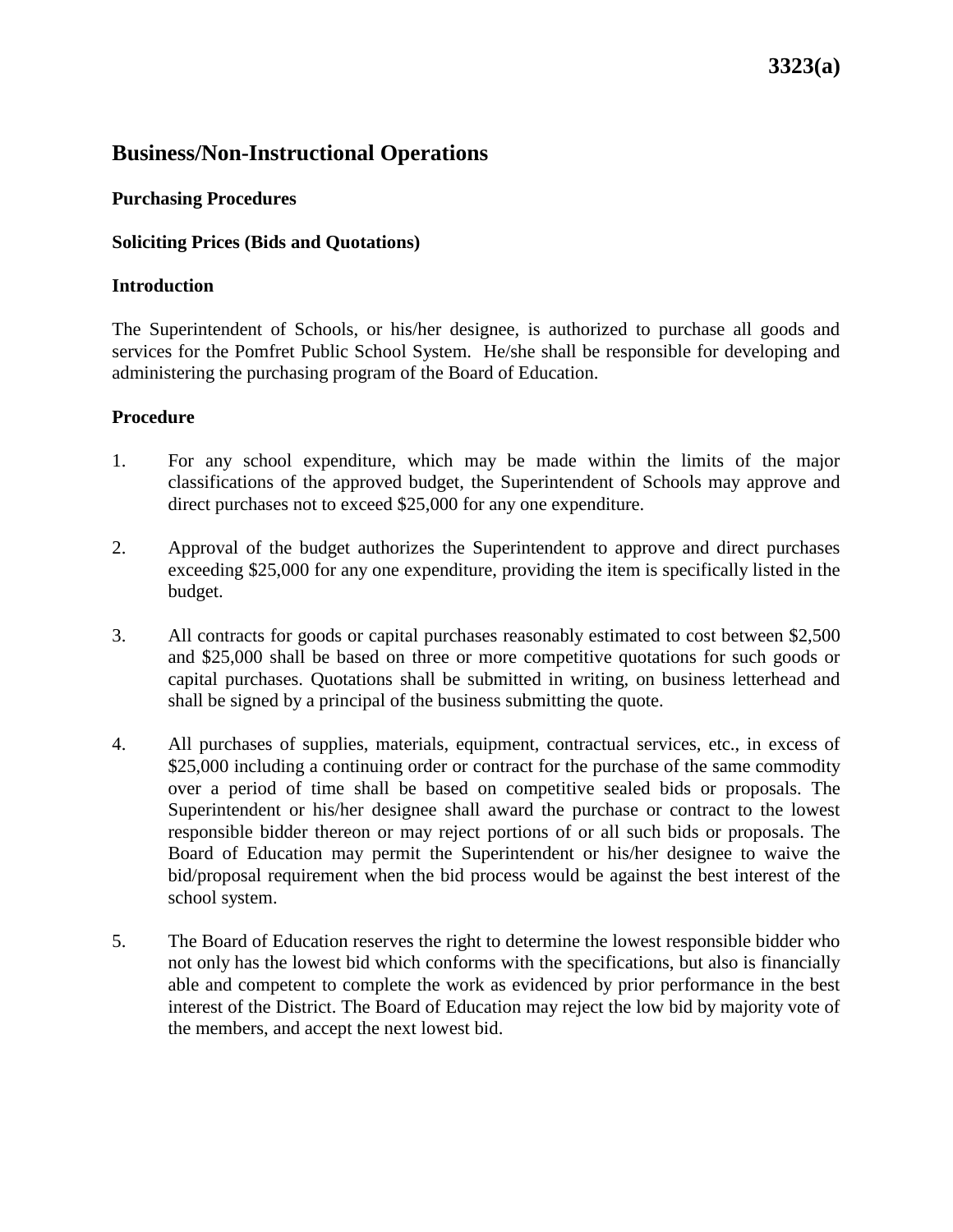# **Business/Non-Instructional Operations**

### **Purchasing Procedures**

### **Soliciting Prices (Bids and Quotations)** (continued)

#### **Procedure** (continued)

- 6. The Board of Education shall require evidence of appropriate insurance coverage on all contractors and contracted service providers working for The Board of Education including liability coverage, workers compensation and/or other applicable insurances.
- 7. No purchases will be made without an authorized pre-numbered purchase order.
- 8. The Superintendent of Schools may, at his/her discretion, utilize other governmental agencies' bid awards in complying with this policy. The following items may be bid through a Regional Educational Service Center:
	- a. Copy, computer, and fax paper.
	- b. Custodial and maintenance supplies.
	- c. Health and safety supplies.
	- d. Office, instructional and art supplies.
	- e. Heating and diesel fuel.
- 9. The Superintendent of Schools shall inform the Board, in a timely manner, to the awarding of all competitive bids that have been made by the Superintendent or his/her designee.
- 10. Bids are not required on the following:
	- a. Purchases where only one supplier exists.
	- b. Architectural services.
	- c. Legal services.
	- d. Services requiring specific expertise. (consultants, specialists)
	- e. Textbook purchases.
	- f. Others, approved by the Board of Education.
- 11. This policy shall not apply for those capital purchases, services, supplies or goods for which the State or Federal Government has previously obtained and approved bids and quotes.